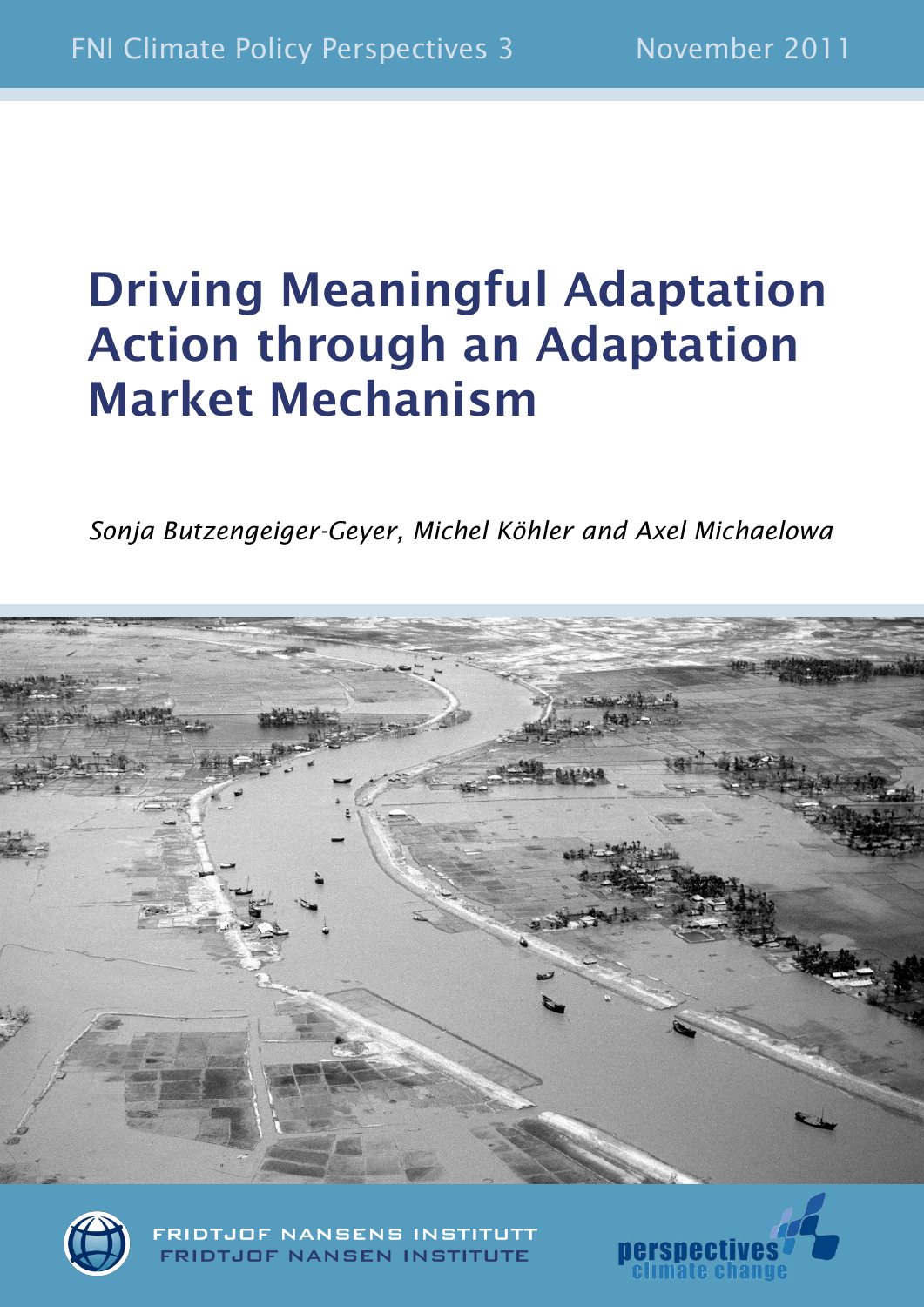# **Driving Meaningful Adaptation Action through an Adaptation Market Mechanism**



Sonja Butzengeiger-Geyer Managing Director Perspectives GmbH butzengeiger@ perspectives.cc



Michel Köhler CDM/JI Consultant Perspectives GmbH koehler@ perspectives.cc



Axel Michaelowa Senior Founding Partner Perspectives GmbH michaelowa@ perspectives.cc

- Approaches and criteria for allocating adaptation funds vary significantly among current sources – UN-backed funds and bilateral cooperation – and to some extent lack transparency and consistency. Such funding risks being spent in a haphazard way that repeats many of the mistakes made in development assistance over the past decades.
- An Adaptation Market Mechanism (AMM) could contribute to efficient allocation of adaptation funds, promote adaptation activities by private and public actors through additional financial incentives, and raise additional and reliable adaptation money. This would help to avoid future public criticism of the effectiveness and efficiency of spending adaptation funding.
- The proposed AMM would specify mandatory adaptation targets, on international, regional or domestic level. Participants who achieve their targets either by generating adaptation units or by buying them in the market would incentivize private, commercial and institutional actors to develop adaptation projects that create verified adaptation units.
- A universally accepted and verifiable trading unit applicable to all types of adaptation activities would help to maximize the cost reduction potential for the AMM. We suggest applying net present value (NPV) for property saved; Disability Adjusted Life Years Saved (DALYS) for health benefits; and potentially a separate unit to consider the environmental benefits of an adaptation activity.

*The Fridtjof Nansen Institute (FNI) is an independent, non-profit institution engaged in research on international environmental, energy and resource management politics. Perspectives is an independent service enterprise that works in consultation with the private sector as well as governments and NGOs in realizing and enhancing instruments in the international greenhouse gas market. FNI exercises quality control and editing of the papers, but the views expressed are the sole responsibility of the authors.*

**FRIDTJOF NANSENS INSTITUTT** FRIDTJOF NANSEN INSTITUTE



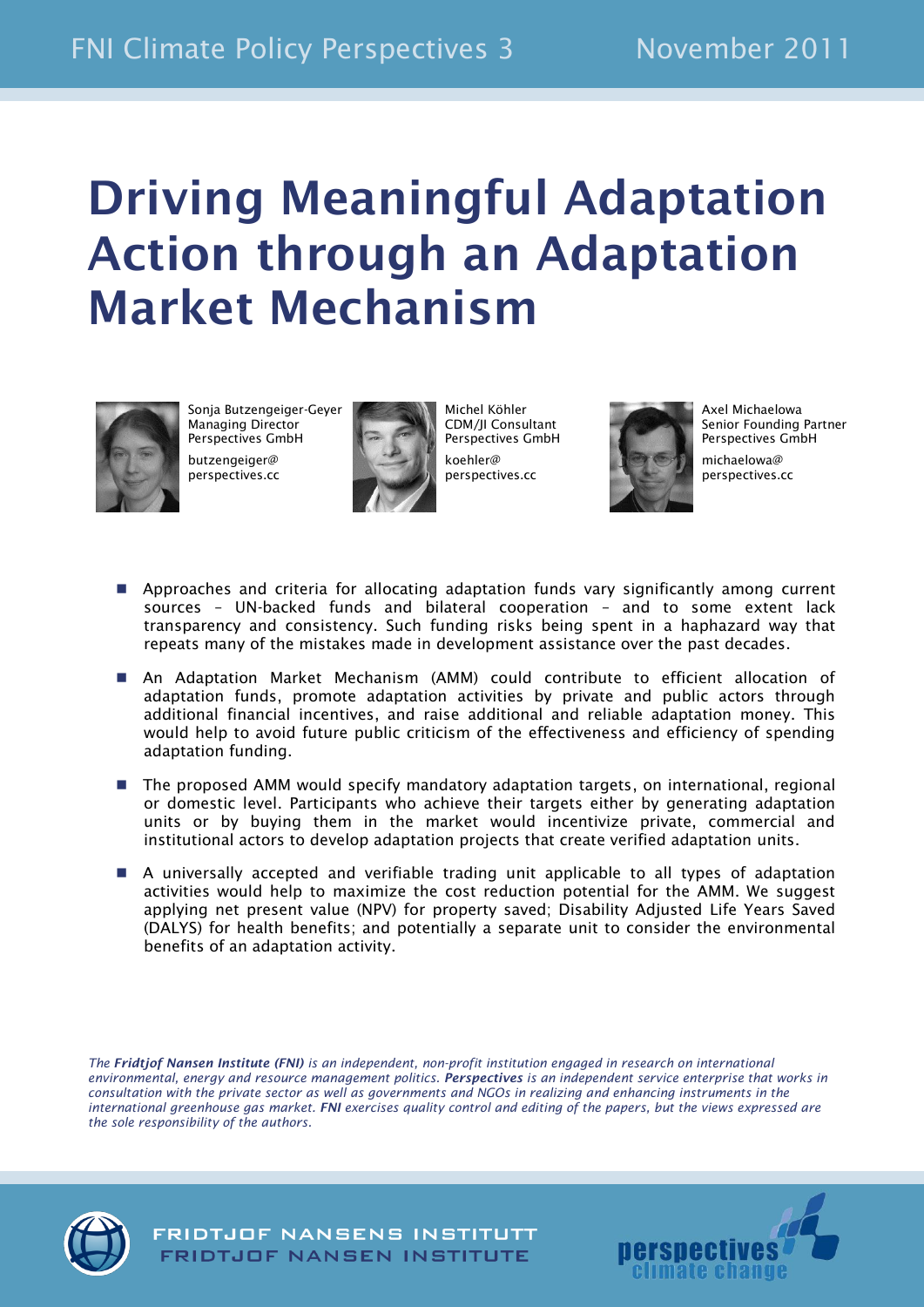# **Driving Meaningful Adaptation Action through an Adaptation Market Mechanism**

## **Background: market mechanisms in the context of adaptation**

Despite two decades of climate policy, global greenhouse gas emissions are creeping upwards. The 2008 financial crisis failed to curb this increase, and even rapid successes in greenhouse gas mitigation will not prevent significant anthropogenic climate change. Recent analyses of pledges made under the Copenhagen Accord show that they are unlikely to keep global temperature increase below 2°C. And whether these pledges will be kept depends on the political salience of the climate change problem, which has decreased considerably in recent years. Moreover, the Fukushima nuclear accident has called into question an emissions mitigation technology deemed important by many analysts.

Therefore, adaptation to climate change becomes increasingly important, especially as many developing countries in the tropical latitudes are likely to be hard hit by even relatively low levels of climate change. Poor countries already suffer from an 'adaptation deficit' to current climate variability. For the year 2030, the UNFCCC has estimated annual global adaptation costs at USD 49 to 171 billion. The estimate of USD 27 to 66 billion of this accruing in developing countries contrasts with World Bank<sup>1</sup> estimates of USD 70-100 billion.<sup>2</sup> Other researchers support this. arguing that the UNFCCC figures exclude the impacts on mining and manufacturing, energy, retailing, tourism, and neglect of various vector-borne diseases.

In that context, developing countries have consistently asked industrialized countries to provide financial resources for adaptation. In the Copenhagen Accord, industrialized coun-

-

tries pledged USD 30 billion as 'fast-start finance' for mitigation and adaptation in developing countries, aimed at increasing funding to USD 100 billion annually by 2020. However, the modalities of financing remain vague and all types of channels are included – bilateral, multilateral, concessional, private and even market mechanisms. So far, industrialized countries have preferred bilateral financing modes, which suffer from lack of transparency, to multilateral channels (for exceptions, see Box 1). Non-Annex I countries may fear a re-labelling of official development assistance, or other types of political double-counting.

### **Box 1: Overview of multilateral funds for adaptation**

The few multilateral funds are dispersed among several funds. Three multilateral funds have each around USD 150–250 million of funding: the Adaptation Fund financed by a levy on Clean Development Mechanisms (CDM), the Least Developed Countries Funds (LDCF) and the Special Climate Change Fund (SCCF). While the Adaptation Fund might become the largest of the three due to the steady inflow of the CDM levy – if there is an ambitious agreement on the international climate policy framework at the UN level – it may need some time to reach the Program for Climate Resilience (PPCR), part of the Climate Investment Funds which has raised more than 900 million USD, of which 300 are deposited.

With this unclear and heterogeneous financing situation comes the risk of funding for adaptation being spent in a haphazard way that repeats many past mistakes made in development assistance, including politics-driven allocation of funds and not needs-based allocation. New mechanisms are needed to avoid future problems with public reviews on the effectiveness and efficiency of spending the adaptation funding –in particular, taxpayer

<sup>1</sup> World Bank, 2010: *Economics of Adaptation to Climate Change.* World Bank, Washington, DC.

<sup>2</sup> UNFCCC (2007) *Investment and Financial Flows to Address Climate Change*. Climate Change Secretariat, Bonn.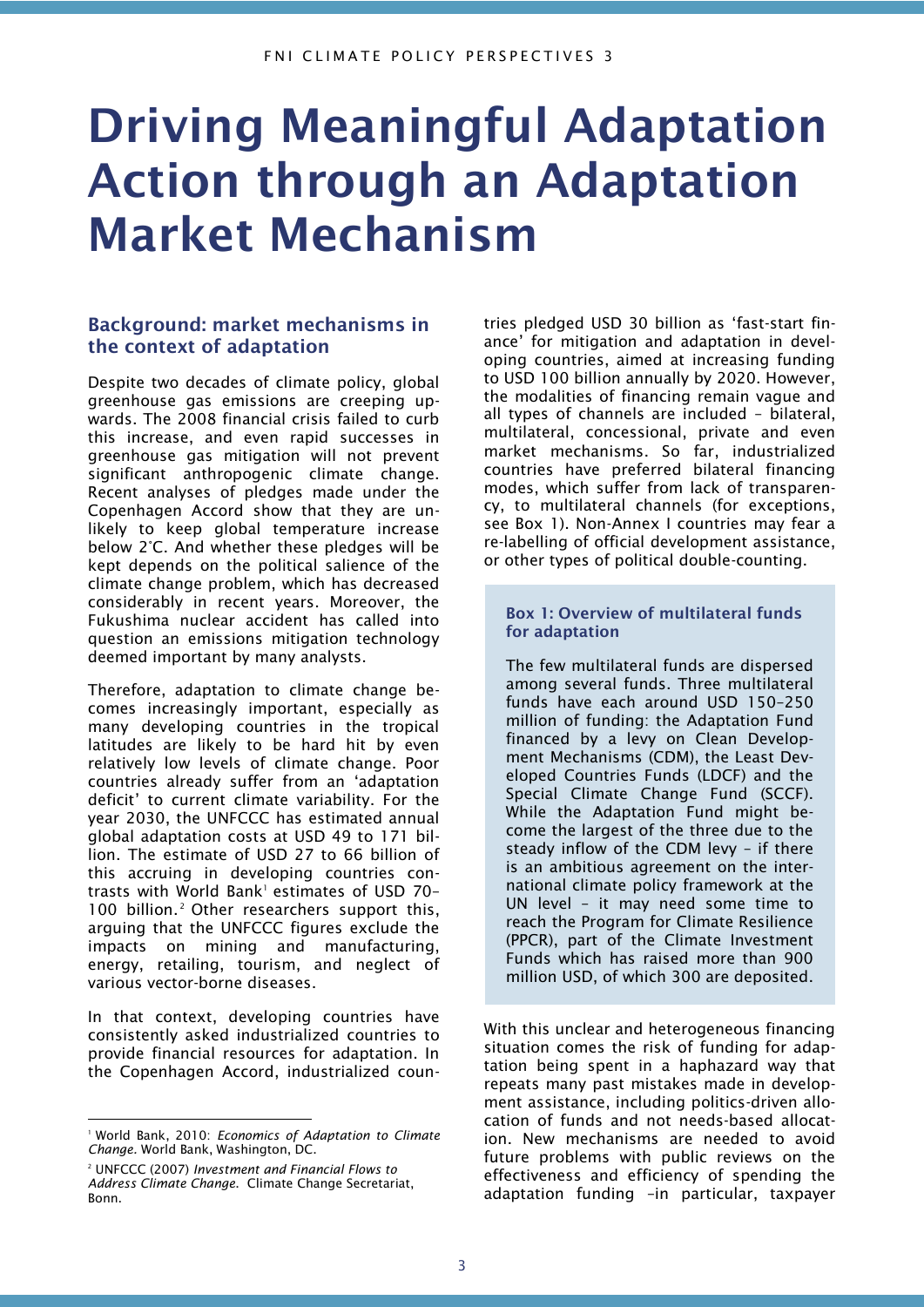doubts as to how their money is spent. Market mechanisms can also facilitate the participation of private industry and other non-governmental stakeholders – crucial for achieving the investment levels needed. Finally, it is worth noting that unit costs of adaptation projects may differ by several orders of magnitude: a recent paper on unit costs of hurricane damage protection in Florida estimates the costbenefits ratio as ranging from 0 to 9.4.<sup>3</sup> *Adaptation funding can be made more efficient by choosing least-cost solutions, as through market-based mechanisms for resource allocation and even to raise funding.*

#### **Trading adaptation?**

Markets have not yet been used to promote adaptation, nor has the idea been examined in detail,<sup>4</sup> although quota trading has been applied to reduction of resource use in the case of water-rights. An exception is Schultz (2011), who proposes a market mechanism for mobilizing resources for vulnerability reduction based on the polluter pays principle.<sup>5</sup>

The discussion below is based on experiences with pollution abatement and greenhouse gas mitigation. While pollution is a 'bad' and tradable units are called 'licenses', 'allowances' or 'permits', adaptation is a good – and this has important consequences for instrument design. We focus on quota systems, on the design of an Adaptation Market Mechanism (AMM) in particular.

The key feature of market mechanisms (or market-based instruments) is that a price signal is used to promote the production of a certain service or good, or to reduce it. Market mechanisms may take various forms. The purest one is the trading of quotas in form of obligations or permits. With obligations, each quota embodies the obligation to produce one unit of the public good. This needs definition of participants and a public regulation that requires surrendering quotas in a certain

-

<sup>5</sup> Schultz, Karl Harvey (2011): Financing climate adaptation with a credit mechanism: initial considerations. *Climate Policy Online,* September 2011: http://www.tandfonline.com/doi/abs/10.1080/14693062 .2011.605563, accessed 15 November 2011.

period. A participant who can produce the public good at low cost may sell quotas to another participant at market price.

Another form involves generating tradable units through projects that produce the public good. These units can be used to comply with a public regulation. Instead of obligations to produce a minimal quantity of the public good, quotas can be used to limit pollution: permits to produce a certain (maximum) amount of environmental pollution may be allocated to participants and the permits can be traded. A well-known example here is the EU Emissions Trading Schemes. Unlike mitigation of climate change, most forms of adaptation are not automatically a global public good. Adaptation may occur along a continuum ranging from a pure private good (protection of private property) to a global public good (breeding of drought-resistant cultivars). However, if adaptation is defined broadly as protection of societies as a whole against impacts of climate change, then it generally can be seen as public good, like the provision of public security.

Adaptation policies typically have one or several of the following main objectives:

- $\blacksquare$  Fund-raising/mobilization for adaptation activities;
- Identification of vulnerabilities and incentivization of action to address vulnerabilities;
- **Efficient allocation of funds available for** projects aimed at avoiding climatechange-related damages – deciding which adaptation activities to support with available funds;
- **Promotion of sustainable adaptation by** various stakeholders – e.g. discouraging settlement in flood-prone areas;
- Sharing financial risks e.g. transfer of risks through insurance-based mechanisms.

The objective of an Adaptation Market Mechanism (AMM) as suggested here is to *create a market that honours adaptation activities of private and public actors by providing financial incentives*. It can be designed to include not only the concept of tradable permits but also that of projectbased offsets. A second, equally important aim is to *maximise cost-effectiveness of adaptation measures:* to direct funding to those projects that bring greatest benefits.

<sup>3</sup> Economics of Climate Adaptation (2009): *Shaping Climate-resilient Development: A Frame-work for Decision-making.* Economics of Climate Adaptation Working Group, p. 109.

<sup>4</sup> Without developing the idea further, it was introduced by Callaway, J. (2004): Adaptation benefits and costs: are they important in the global policy picture and how can we estimate them?, *Global Environmental Change* 14, pp. 273–282.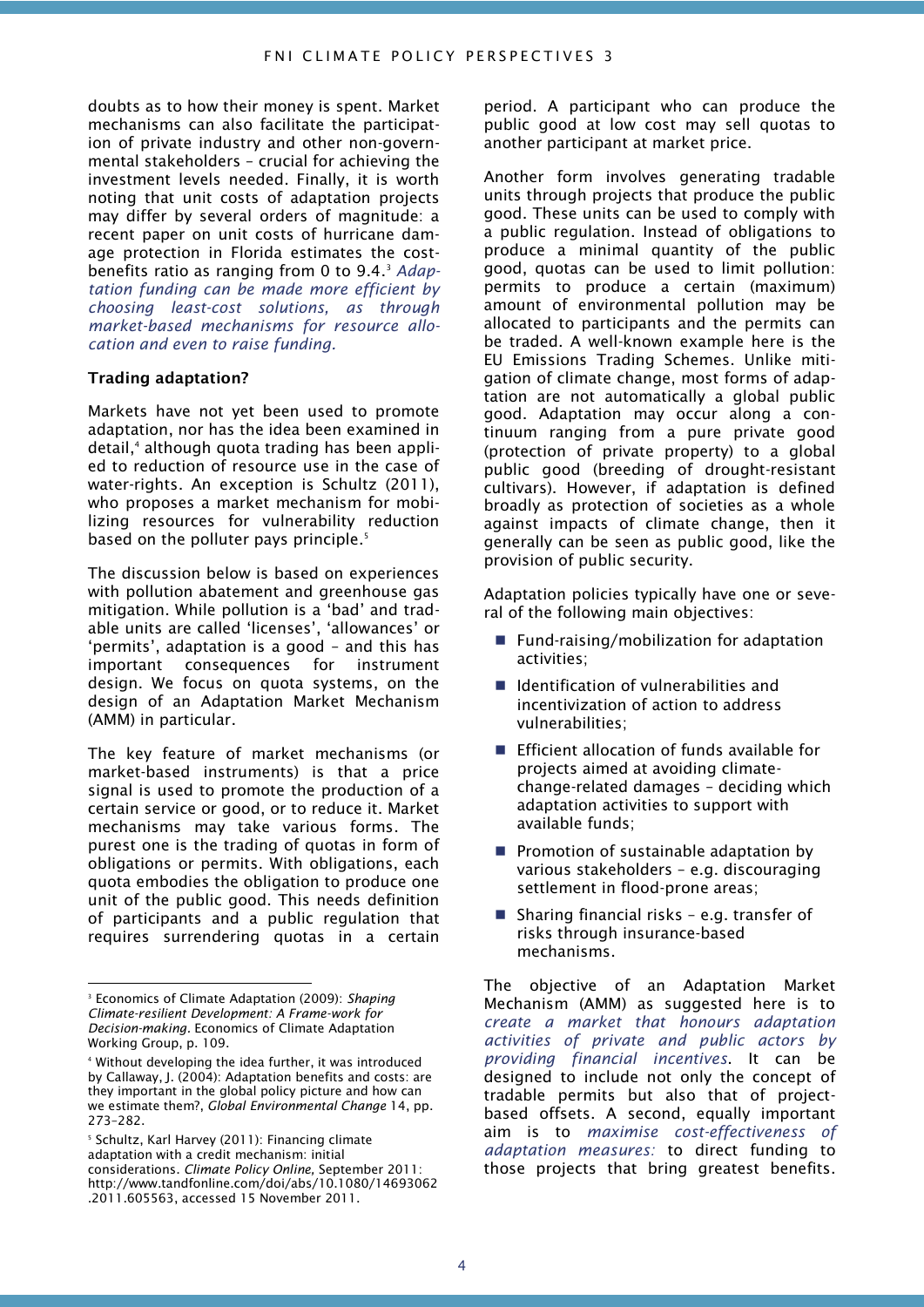#### FNI CLIMATE POLICY PERSPECTIVES 3



*Figure 1: Overview: functioning of an adaptation market mechanism.*

### **AMM in practice**

A market mechanism requires a quantifiable policy target regarding the generation of a 'good', and an array of possibilities to contribute to this policy target whose costs per unit differ considerably. To avoid local hotspots of impacts, there should be only limited negative externalities involved in producing the good.

To promote adaptation, tradable units must be created through governmental regulation<sup>6</sup> specifying a quantity of adaptive benefits, determined in prevented 'climate change impacts'<sup>7</sup>. Certain entities would then be required by the regulators to take responsibility for mobilizing adaptation and to surrender sufficient units. Various principles exist for allocating these requirements to entities, including ability to pay, size of the entity (in revenue, inhabitants/employment numbers), the polluter pays principle, or simply a poll tax.

-

The entities that must surrender the adaptation units then have the option of embarking on adaptive activities themselves, or acquiring units from other entities capable of implementing adaptive activities at lower cost than the market price for the units.

Activities that are conducted under an AMM may cover many sectors, like agriculture, protection of private/public infrastructure against climate-change-related damage, improving cooling systems in building, improving medical care systems to save lives or avoid disability/sickness induced by climate-changerelated events. Figure 1 summarizes the basic functioning of an AMM.

To ensure that the AMM delivers real impact on adaptation, a robust monitoring, reporting and verification (MRV) scheme is required, together with solid baselines for estimating the economic and social benefits of an adaptation activity.

## **Defining the unit to be traded**

A universally accepted and verifiable trading unit is a precondition for any market mechanism. For an AMM, the unit should be applicable to all types of adaptation activities, for maximization of the cost-reduction potential.

<sup>6</sup> Theoretically, a voluntary market approach could be an alternative. However, as we doubt that such an approach could mobilize sufficient funds in the current political and economic situation, this paper focuses on a mandatory approach.

<sup>&</sup>lt;sup>7</sup> A discussion of feasible units follows below.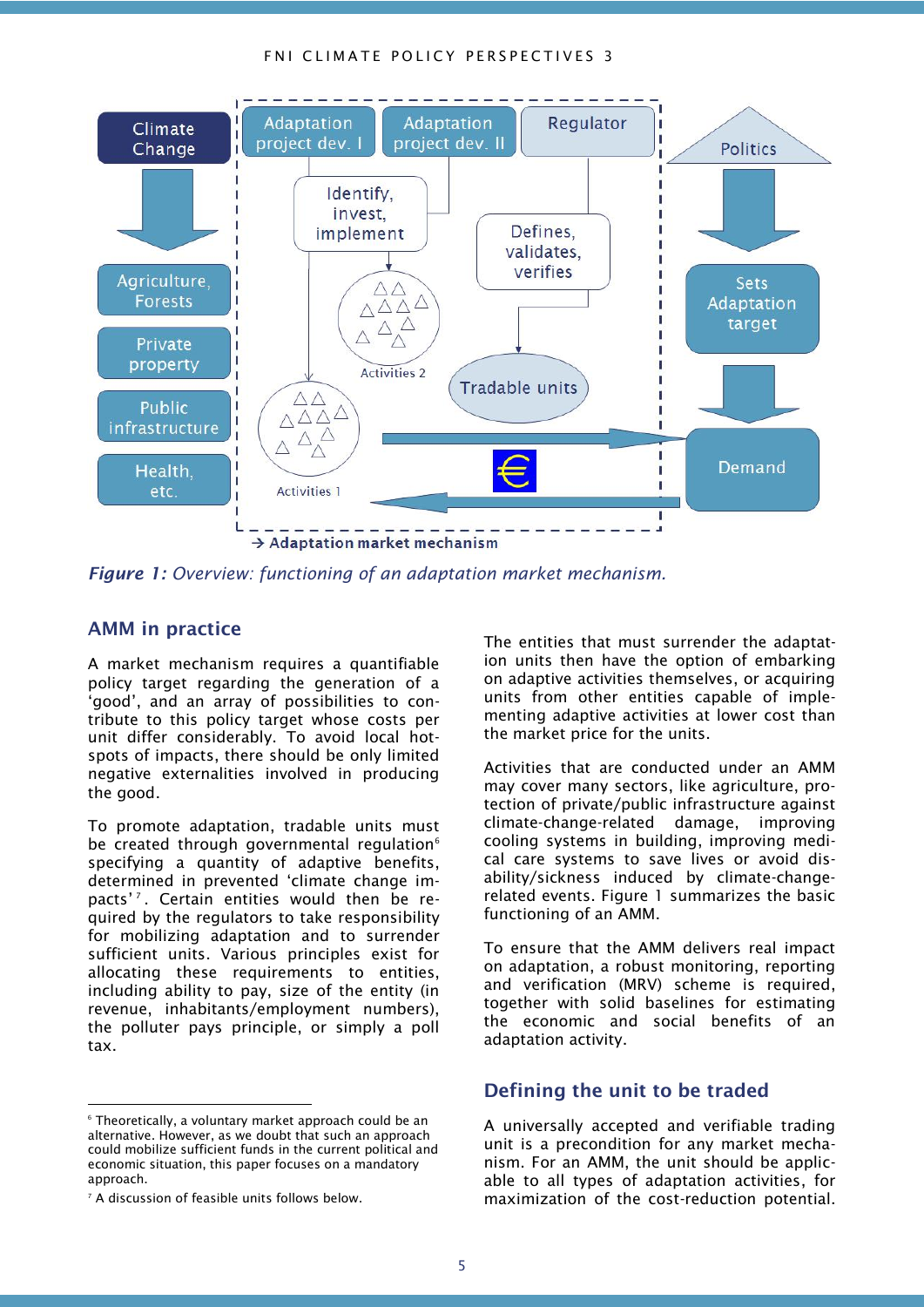An adaptation project is successful if it delivers protection against negative impacts of climate change. The protection might concern private and public property as well as human lives. A 'perfect' adaptation project would prevent any negative impact on those.

Theoretically, the trading unit could be denominated in net present value (NPV) of property and human lives protected, plus the NPV of environmental benefits like saved habitats and ecosystems. The challenge is how to value human life, human health and environmental benefits. With regard to human life, Fankhauser and Tol  $(1998)^8$  have argued that 'values of a statistical life' embodying people's attitude to mortality risks should be used for that valuation. These values depend heavily on income, and are substantially lower for a poor person than a rich one, varying by a factor of 15 between China and OECD countries. This approach became controversial in the elaboration of the 2<sup>nd</sup> Assessment Report of the IPCC, when developing-country representatives strongly attacked what was seen as 'Northern arrogance'. Fearnside (1998)<sup>9</sup> then proposed separating human lives and property values – an approach that we follow to avoid endless political debates on equity issues. We suggest the following trading units:

- *Net present value (NPV)* of property saved, expressed in current currency units10
- *Disability-adjusted life years saved (DALYs)* DALYs calculate the number of years of life lost due to premature mortality and/or the number of years lived with disability or disease. The basis for comparison is standard life expectancy, and different types of disability / illness are accorded different weights (WHO 2010a, b).

-

Additionally, account can be taken of *environmental impacts* that cannot be directly measured in terms of monetary wealth.<sup>11</sup>

The concept of DALYs has been thoroughly tested by the World Health Organization, which has elaborated a comprehensive system and ready-to-use standard values for quantifying the level of disability through a given event. <sup>12</sup> Box 2 provides a numerical example. Since the criteria 'property saved' and 'DALYS saved' implicitly cover the risk and exposure of protected entities, there would be an incentive not only to minimize relative costs but also to engage in most effective activities: using those options for adaptation that have greatest impact in economic and social terms.

#### **Box 2: Example of DALY calculation for a river embankment activity**

A region in a river basin, populated by 0.5 million people, has historically not been affected by floods. Climate change is expected to change rainfall patterns in the country and independent studies project a strong increase in the frequency and force of flood events. As yet, no embankments have been established to protect human life and wealth.

Among the expected health damages from a flooding event: 2,500 people will die and 25,000 suffer severe diarrhoea with an average duration of 6 weeks (or 0.115 years).  $13$  Life expectancy in the region is 55 years, average actual age 28 years. For calculation of DALYS, we use the 'disability weights' (DW)derived by WHO for the health loss categories:  $death = 1$ , diarrhoea =  $0.11$ .

Total DALYs achieved by the embankment thus reach the following value:  $DALY = YLL + YLD$ 

-

<sup>8</sup> Fankhauser, S., Tol, R., Pearce, D. (1998): Extensions and alternatives to climate change impact valuation: on the critique of IPCC Working Group III's impact estimates, *Environment and Development Economics,* 3, pp. 59–81.

<sup>9</sup> Fearnside, P. (1998): The value of human life in global warming impacts, *Mitigation and Adaptation Strategies for Global Change,* 3, pp. 83–85

<sup>10</sup> For a more detailed discussion see Stadelmann et al. (2011/2012), Universal metrics to compare the effectiveness of climate change adaptation projects, forthcoming in *Climatic Change.* This paper also discusses distributional effects of different NPV approaches.

<sup>&</sup>lt;sup>11</sup> There are other 'goods' that do not exactly match the above categories, such as cultural values. Given the challenges of quantifying these values and wishing to reduce the complexity of the suggested AMM, we do not consider such goods in this paper.

<sup>&</sup>lt;sup>12</sup> See e.g. WHO, 2010a: Disability weights, discounting and age weighting of DALYs.

http://www.who.int/healthinfo/global\_burden\_disease/da ly\_disability\_weight/en/index.html, accessed 16 October 2010; and WHO, 2010b: Global Burden of Disease. http://www.who.int/healthinfo/global\_burden\_disease/en /, accessed 16th October 2010.

<sup>&</sup>lt;sup>13</sup> These are highly simplified assumptions used for illustrative purposes only. In practice, one would derive probability-weighted damage functions.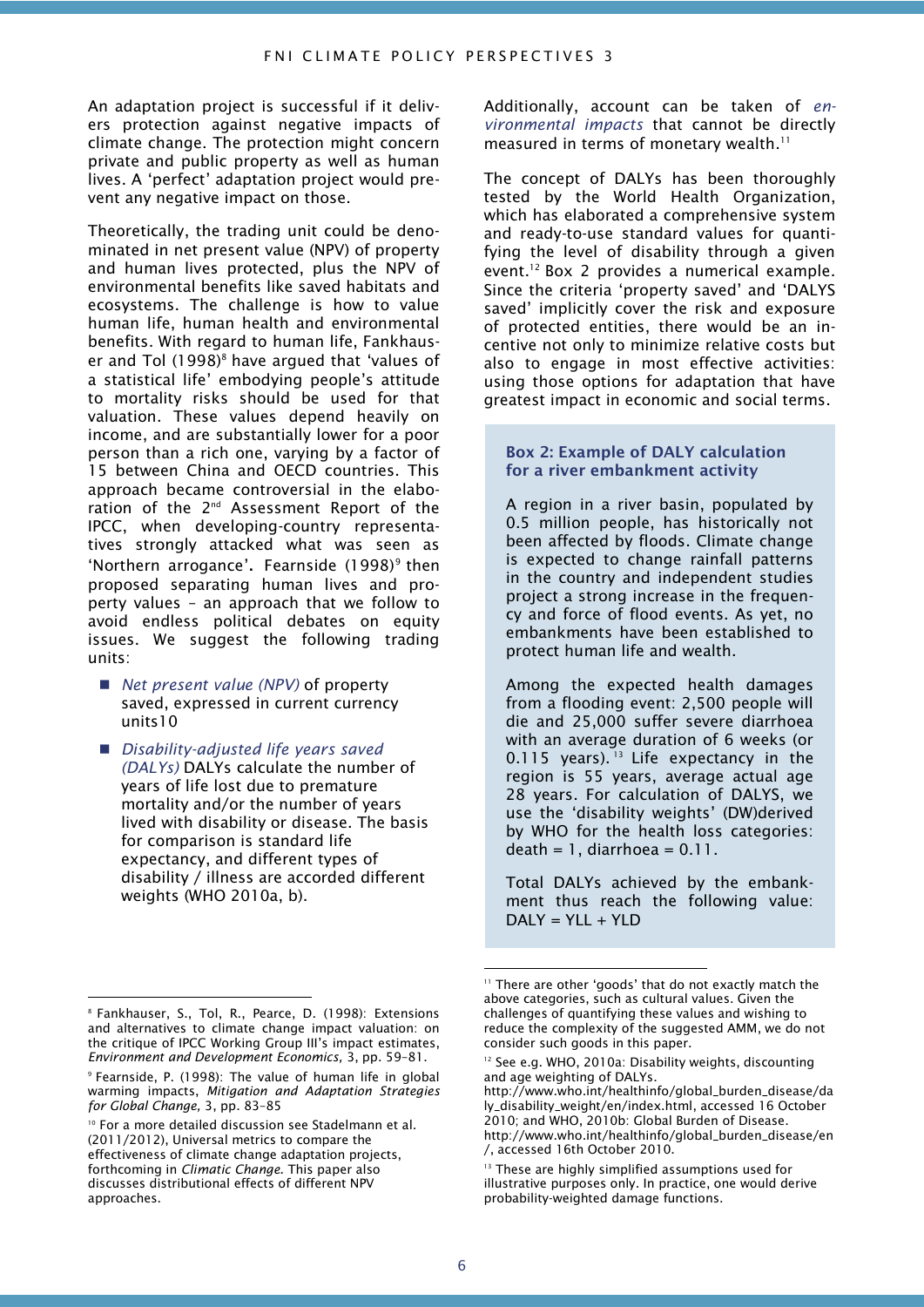where:

YLL (years of life lost due to premature mortality) =  $N$  (number of deaths)  $*$  L (standard life expectancy at age of death (in years)).

YLL =  $2,500 * (55-28) = 67,500$  DALYs

YLD (Years lived with disability)  $=$  I (number of incident cases) \* DW (disability weight) \* L (average duration of disability (years)).

YLD Diarrhoea = 25,000 \* 0.115 \* 0.11  $= 316$ 

Total DALYs of the project amount to 67,816. This amount of DALYS would count as 'Saved Health' adaptation units, and could be directly traded (see below).

The total value of an adaption activity or project  $\text{(TV}_{\text{\tiny{Adapt}}})$  would be determined as:

*TV adapt = Saved wealth* (public infrastructure, private property, income loss) + *Saved Health* (avoided disease, avoided disability, avoided deaths) + *Environmental Benefit* (saved endangered species and protection of habitat)

As the units of these categories differ significantly, they should be evaluated them separately from each other. Hence, the AMM should define targets for each of the categories.

### **Allocation of adaptation targets**

Once the units of an AMM have been defined, the next step is to specify mandatory adaptation targets. In principle, the AMM can be applied on an international, regional or domestic scale. Obviously, targets and covered entities will depend heavily on the geographical scale chosen. An international scheme that requires certain countries/country groups to deliver certain volumes of adaptation units could be implemented under the UNFCCC. Alternatively, a region or country could define adaptation targets e.g. for certain industries, sectors or companies.

For instance, the UNFCCC could set an annual target for protecting €50 billion of property ('saved wealth', SW) and 500,000 DALYs ('saved health', SH) per year<sup>14</sup>. Subsequently, these commitments would be allocated to a predefined group of countries. As noted, various technical allocation criteria could be chosen, like actual or cumulated historical emissions, level of economic development, per capita income, or a poll tax. Other possible allocation principles such as ability to pay and inverse of vulnerability appear less compelling.

Countries can meet the defined target by investing into adaptation activities that result in Saved Wealth and/or DALYS, or by buying tradable units from other countries with an AMM target, or by buying project-based AMM units ('offsets'). One option for countries with an AMM target is to pass on their responsibilities to sub-national entities such as companies. For example, if the EU has an AMM target, it may decide to pass on part of it to companies participating in the EU Emissions Trading Scheme (EU ETS), which would lead to approximately 11,000 emitting entities covered.

Politicians would have to determine the regional scope for adaptation project investment; e.g. if it is to be a truly global mechanism (allowing projects and funding from any country worldwide), or a regional one. For efficiency, global scope would be preferable; that would also make it possible to account for flows to developing countries as part of the financial pledges for mitigation and adaptation.<sup>15</sup>

## **Project cycle of AMM 'offsets'**

The AMM offset cycle would bear many similarities to the Clean Development Mechanism (CDM) project cycle. Before a project can qualify for generating adaptation units, standardized documentation would need to be validated by an auditor who would check the assumptions and parameters underlying the estimates of Saved Wealth, Saved Health and Environmental Benefits. These parameters should be calculated on the basis of politically agreed climate models, to be updated periodically.

A key parameter for calculating Saved Wealth is the projection of the autonomous develop-

-

<sup>&</sup>lt;sup>14</sup> For simplicity, we exclude environmental benefits from the example.

<sup>&</sup>lt;sup>15</sup> If the adaptation benefit for a certain region or country is to be maximized, the scope should be limited to that region/country. However, that would raise the costs per adaptation unit, due to the lower number of projects.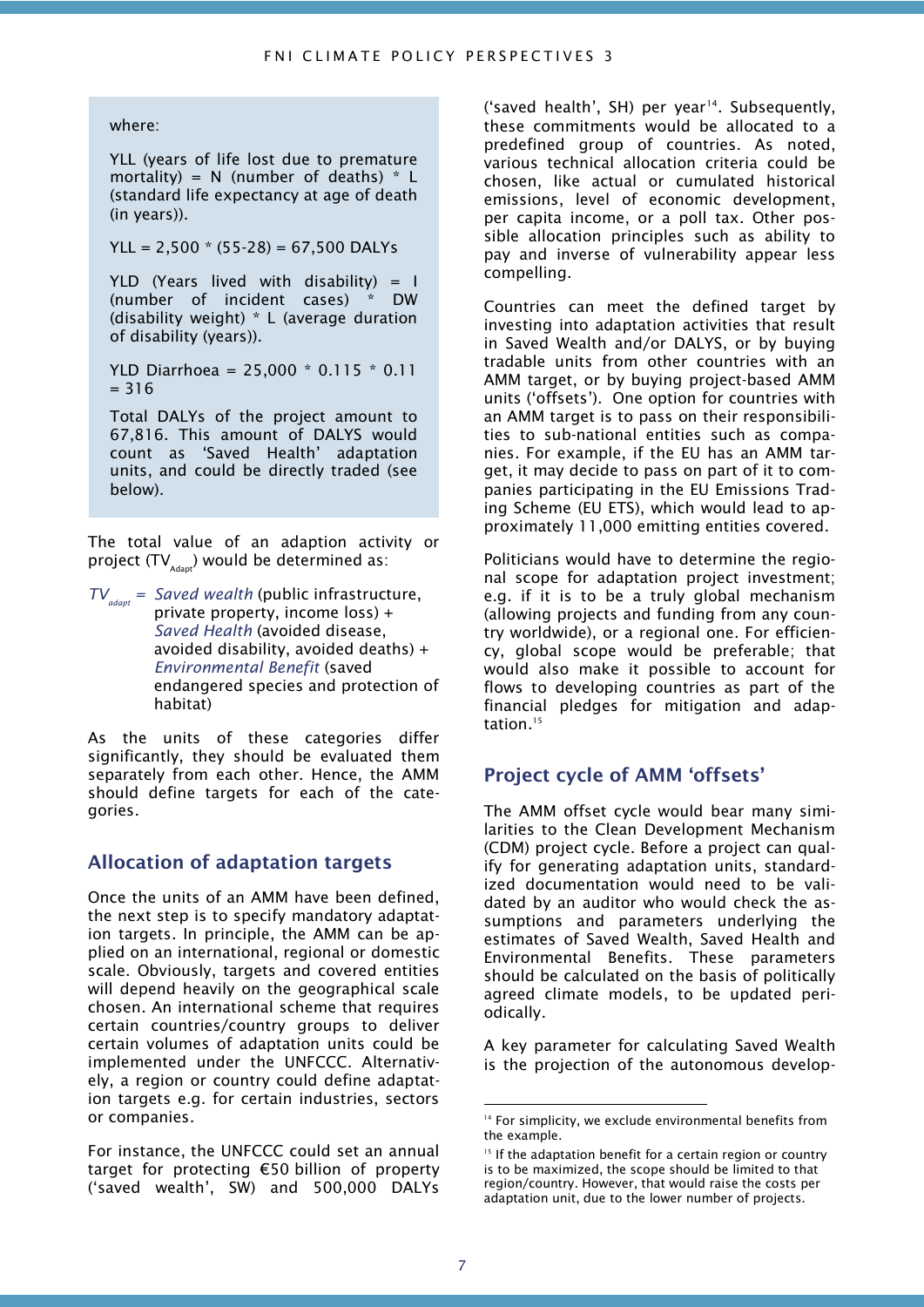ment of the property value of the relevant region over time. From this, and on the basis of a frequency distribution of climate-change induced events derived from the approved climate model, one can calculate the property that would be lost due to climate change if there were no adaptation project. Regional discount rates should be used to calculate the net present value of Saved Wealth. Hence, this process would be similar to the determination of baselines in the context of CDM projects.

To preserve the credibility of the trading scheme, the generation of adaptation units by projects should be subject to strict periodical verification by independent auditors. Audits would be based on standardized monitoring reports for outcome parameters of the project, cross-checked by a regulatory Adaptation Unit Panel (AUP). Like the CDM Executive Board, the AUP would be empowered to approve adaptation projects and to approve/ reject issuance of adaptation units. Given the high variety of possible adaptation action, AUP and auditors would need considerable expertise. For each distinct adaptation project type, monitoring methodologies must be defined. In the context of the embankment project example above, monitoring would check whether the embankment has been constructed as per the project design and whether its maintenance status assures stability as per the design parameters. If, for example, the verification should find a risk of the embankment failing the maximum design flood of 25%, the adaptation unit level would be decreased by 25% compared to the estimate in the validated project documentation.

Once the adaptation units have been issued, they can be transferred. As with the mitigation market, brokerage companies will emerge once a sufficient number of entities are covered by the AMM. At the end of each year, companies would have to surrender sufficient adaptation units to cover their targets. Noncompliance should be punished by strict penalties.

## **Conclusions**

The introduction of an Adaptation Market Mechanism as discussed above can serve to

- a) efficiently allocate available adaptation funds,
- b) promote sustainable adaptation by private and public actors due to the additional financial incentives,

c) raise additional and reliable adaptation money.

Such a mechanism could bring new impetus to the UNFCCC talks and might help to overcome the current deadlock situation. Specifically, it could serve to build a bridge between Annex I and Non-Annex I countries discussing future commitments. Broadening the scope from a mitigation-focused approach to one that entails targets for both mitigation and adaptation could, for example, lead to the following compromise: Annex I countries accept stringent absolute commitments for mitigation and adaptation (implementation through the AMM), while advanced Non-Annex I countries accept effective and adequate absolute mitigation commitments. This would take into account issues of historical responsibility while also reflecting current and expected future emission realities.

Finding a compromise along this line would put adaptation activities on a more stable footing as well as safeguarding private-sector engagement in mitigation and adaptation. With many private actors already drawing back from carbon markets due to the lack of perspectives, relevant policy signals must be provided quickly.

The AMM will face various challenges – not least as regards the uncertainty of future climate change. Here, it must be recognized that adaptation and damage baselines are uncertain. In our view, a credible AMM can be set up even with this uncertainty – one just needs to acknowledge that the exact benefit of any activity cannot be accurately quantified. Since this uncertainty applies to all activities, it is still possible to undertake relative comparison of projects and select those with the highest predicted benefit. Other challenges might concern the project cycle, which might easily become complex and create relatively high transaction costs. Here it will be important to draw on the lessons learnt from the CDM when designing detailed rules for the AMM. Likewise, easy to handle but effective approaches must be elaborated for dealing with adaptation additionality. And finally, there will be the challenge of political debates about the allocation of adaptation commitments and the question of defining priority regions.

An AMM would complement current approaches of financing and implanting adaptation action: it would not replace current bilateral initiatives, but could channel the additional action required and pledged on the